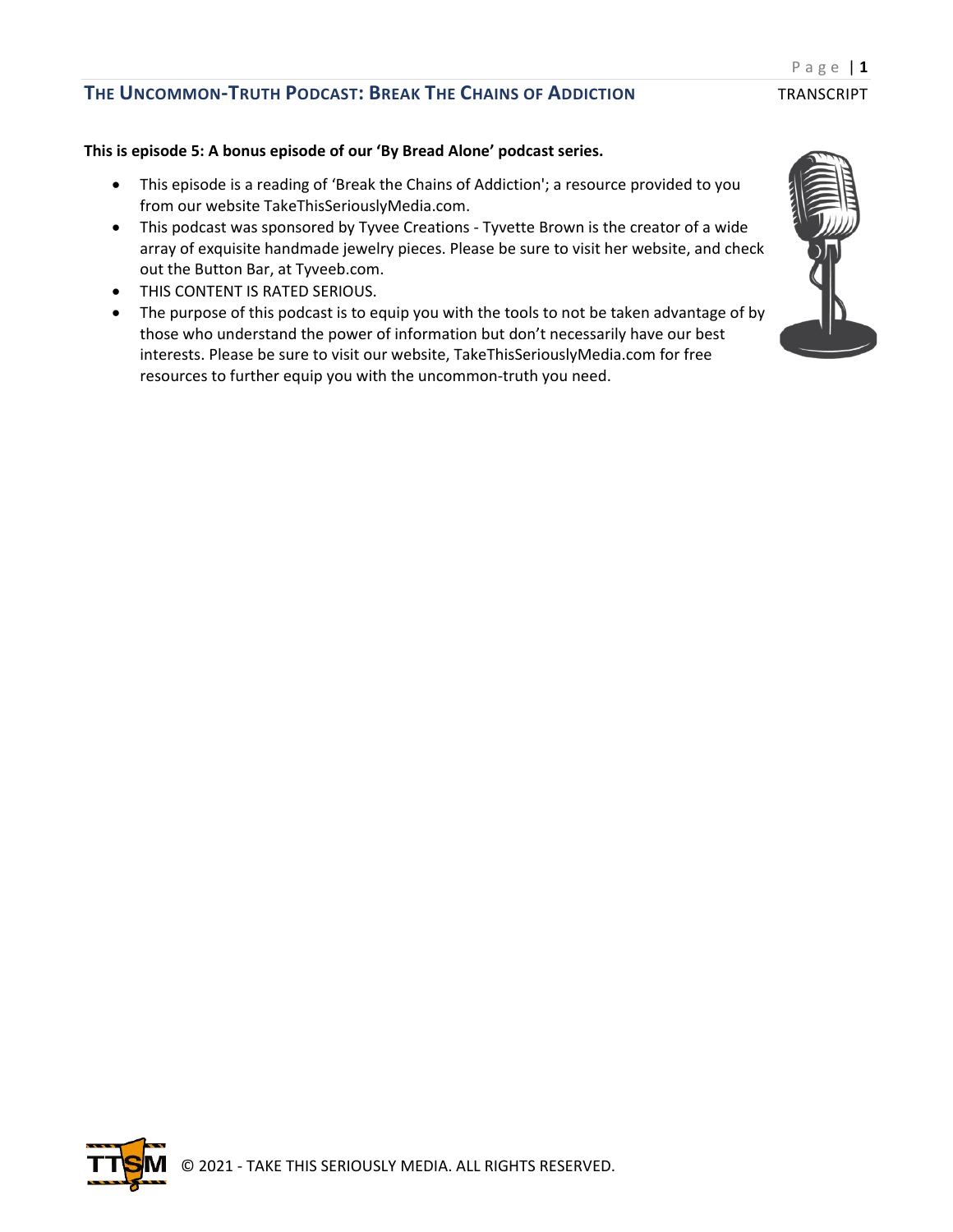#### **Introduction**

- Recently, my 13-year-old son told me of a vivid dream he had where chains were shattered in pieces by drops of blood. Please give me your attention: The only reason we can have the hope of true freedom from addiction is the Blood of Christ. However understand that Christ is not; I repeat not going to do something for us that we should do for ourselves. It's unfortunate, but the post-modern church world of today has changed the definition of faith in Christ to somehow equate to escape-ism; as if to say, "I have faith that I will no longer be addicted by 12 PM tomorrow."
- But faith is not an escape-hatch. It is not a wishing-well. Rather, it is a means to overcome. So before we get started, understand the role of your faith. Faith without works is dead. You're not supposed to wishaway your addiction. If you treat your faith as such; as if it should immediately dissolve your urges and take away your addiction, then you're stripping it of its purpose. Let faith be the substance of what you hope for, not a nominal or superficial wish. Let faith serve its purpose by being your constant companion in your journey to freedom; not an unrealistic or empty apparition. Please don't strip faith of its purpose. Decide right now that come Hell and high water you're going to get through this addiction and make it to freedom. Otherwise, there's really no point in getting started.It's important to understand God's perspective on this.

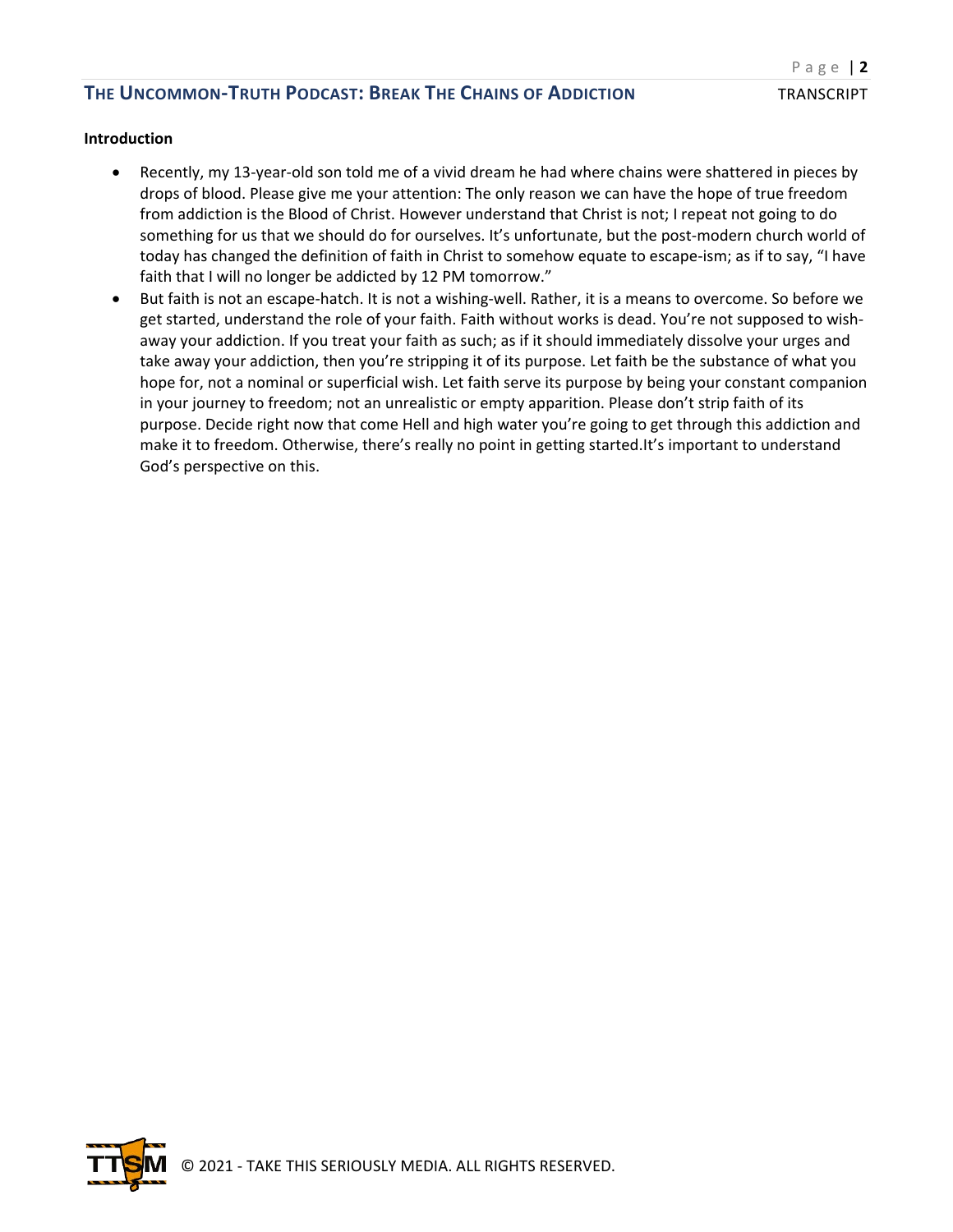#### **My Friend, True Freedom Really Exists.**

- You, BY DEFINITION, have the power to overcome addiction. No need for medication, no need for a psychiatrist-motivated therapy program or support group, and no constant admittance that "My name is so-and-so, and I am an addict."
- Genesis 1:27 reads: "So God created man in his own image, in the image of God created he him; male and female created he them."
- The Holy Scripture makes it inescapable that we are created in the image of God, so by definition we are always "free moral decision makers"; which means we're free to choose freedom, and by the same token, free to choose slavery.
- This is not a gimmick. If it is your choice to pursue freedom, then there is an end in sight for your addiction. Unfortunately, our society has perpetuated the idea that addiction is an incurable disease and only managed on an ongoing, unending basis. Perhaps this is an indication that interests are being served besides those of the individual suffering from the addiction; but the reality is freedom is not some guise for perpetual management of prolonged duress. You can and should truly look forward to wholesome and lasting freedom.
- A worthy prize demands a worthy challenge, and freedom would not carry a price tag if it was not valuable. Opt in and engage in the challenge for freedom. Make the choice to delay immediate gratification and assume the capacity to shoulder temporary discomfort if necessary. I promise, you will find that it was worth it in the end.

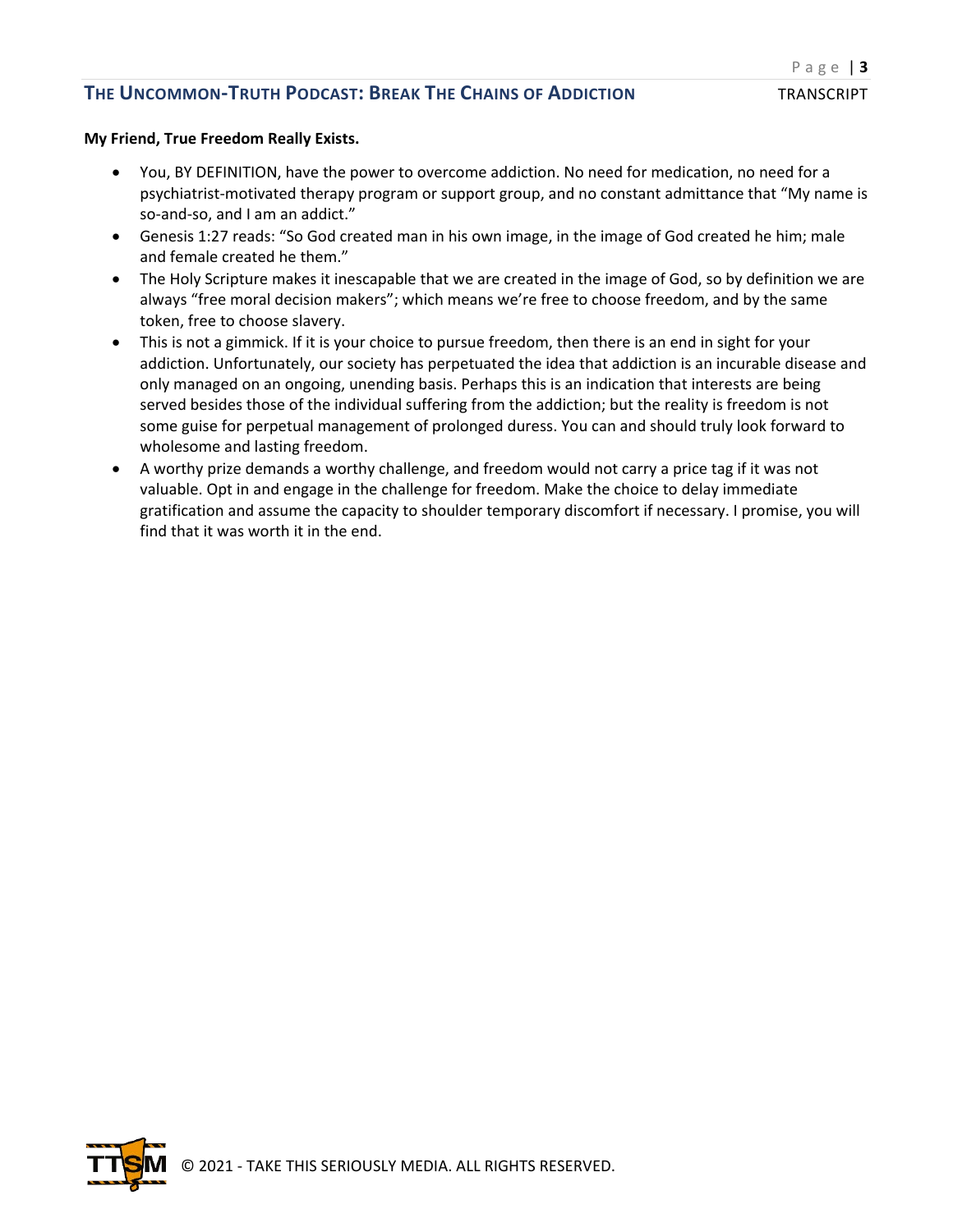#### **Steps on Your Journey to Freedom.**

- To yield the best results, view all of these steps as a coherent whole. To dismiss or minimize any one step breaks the continuity and could result in undoing this entire process.
- Step 1: Understand that addiction and despair go hand-in-hand. Listen carefully to yourself… you will more than likely protest the idea of freedom with a statement like: "well, what else is there?", or "what is my life without my antidote?" That's called despair. Despair is the opposite of hope. Hope gives you something more in life to look forward to than the brick wall of addiction. So your first step on your journey to freedom is simply that you need hope.
- Romans 8:24a reads: "For we are saved by hope"
- Listen carefully: something as fundamental for all human beings as salvation is based solely on the one thing you need to get started: which is hope. Take the first step imagine your life beyond your addiction.
- Step 2: Change your perspective. View your life as if you were literally in heaven… right now; where there is no allure of the routine, every-day schedule of the loathsome temptations of the flesh. Doing so will help you realize that your addiction is NOT a coincidence. The god of this world, aka the devil, must offer you something he can use to enslave you. These can only be things that appeal to your flesh.
- 1 John 2:16 reads: "For all that is in the world, the lust of the flesh, and the lust of the eyes, and the pride of life, is not of the Father, but is of the world."
- When you realize this, you will also realize that it's your flesh that has the addiction, not you; and you are not your flesh. This takes practice. The ability to distinguish your identity from your fleshly desires places you 2 steps well into your journey to freedom.
- Step 3: Accept that you are in an inescapable battle between slavery and freedom.
- Romans 7:21 reads: "I find then a law, that, when I would do good, evil is present with me."
- There is no substitute for old-fashioned grit that is, one's ability to shoulder temporary discomfort and persevere in the face of obstacles. In fact, the personality trait of old fashioned grit is actually a clinically endorsed recommendation by psychiatrists in therapy settings. So don't be afraid to get your hands dirty and fight!
- 2 Timothy 4:7 reads: "I have fought a good fight, I have finished my course, I have kept the faith"
- If you've come this far and you're taking the 3rd step, then you're committed. Go all in and fight for your freedom.
- Step 4: You're the boss. No matter how much you're tempted to believe otherwise, you are not a victim of circumstance. Remember, you are created in God's image. Such a privilege carries a heavy responsibility. God sees it as fully rational that you are in full and direct control of your actions. So, decide what YOU want, and commit.
- James 1:8 reads: "A double minded man is unstable in all his ways."
- You may see the hurt and pain caused by your addiction in your loved ones. People with good intentions may in fact put pressure on you to deflect any collateral damage to the innocent in your addiction's wake; even to the point where they risk erring on the side of the innocent. But don't be distracted. Under no circumstances are you doing this for them. The steps you're taking in this journey are your steps alone. And the forth step in your journey is simply this: OWN IT.
- Step 5: Believe it or not, and whether you have accepted this or not, God takes you seriously. So after you've owned up, and taken full responsibility for actions, believe by faith that you receive from Him true and lasting freedom from addiction... and you shall have it... PERIOD. Even if there are signals all around you that cater to despair and failure, never lose your grasp on the promise of receiving what you want by faith in Christ.
- Mark 11:24 reads: "Therefore I say unto you, What things soever ye desire, when ye pray, believe that ye receive them, and ye shall have them."



© 2021 - TAKE THIS SERIOUSLY MEDIA. ALL RIGHTS RESERVED.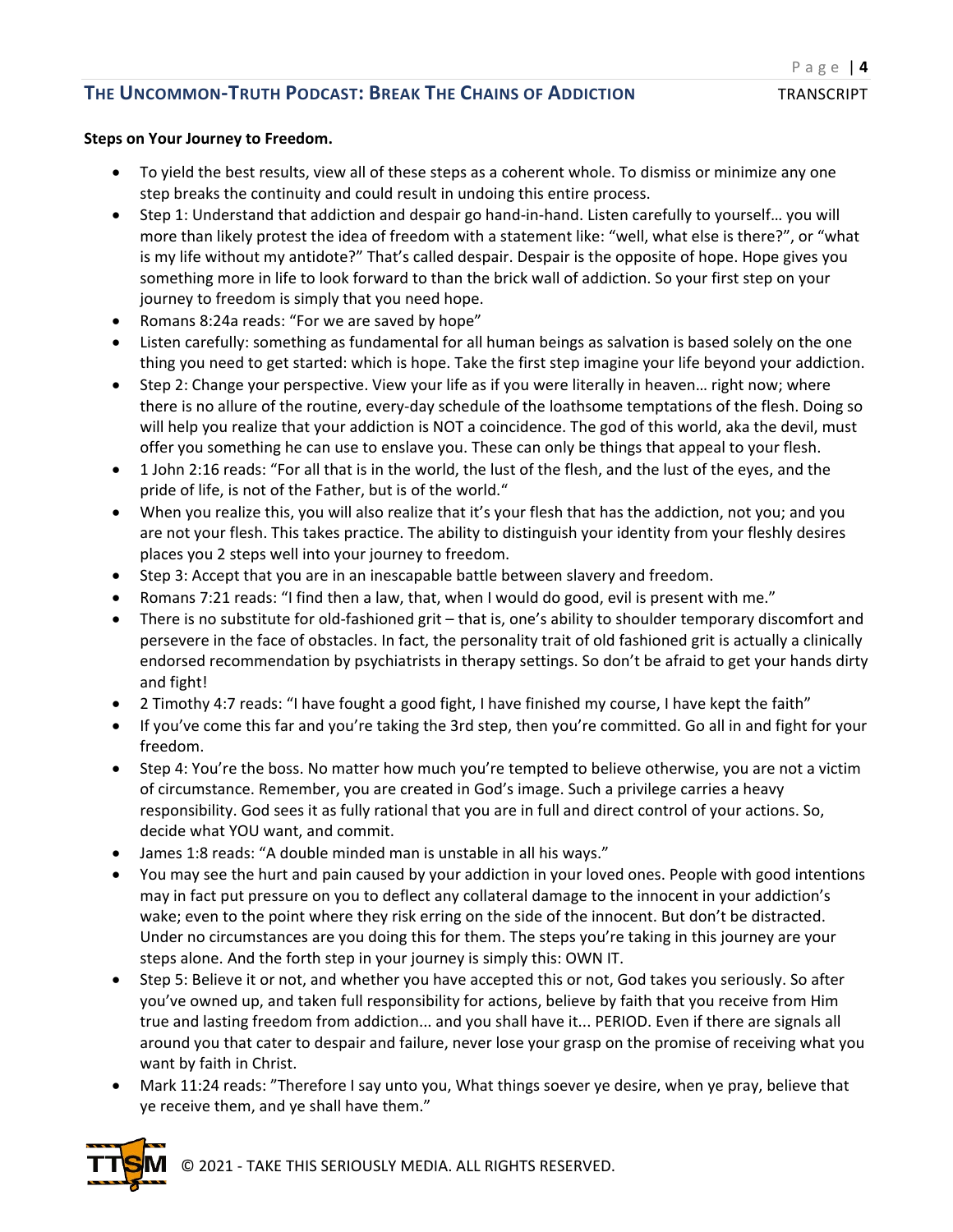- This fifth step in your journey to freedom is where you recognize that The Lord is the key component that takes you from settling as a lifelong recovering addict with perpetual urge management to experiencing authentic, true freedom from addiction. Only He can give you this outcome. No one else can play the part that the Lord plays in your recovery. It's vital you understand that this step is your moment of truth: Accept that someone else must do something for you that you cannot do for yourself.
- Step 6: You're on the homestretch now. This is your proving ground. Faith is your constant companion, constantly reminding you of God's promise... listen carefully and you will hear Him say, "I got you". Remember, he took your request for freedom from addiction seriously, so even if you screw up, The Lord is still serious about His role in your recovery. So never, under any circumstances, measure how God sees you based on your performance while you're on your road to recovery.
- Romans 7:18 reads: "For I know that in me (that is, in my flesh) dwelleth no good thing: for to will is present with me; but how to perform that which is good I find not."
- Clinically speaking, it is relapse that can be a very important part of recovery. The utter misery that people suffering with the addiction cause themselves and their close loved ones by "falling off the wagon" often motivates the seriousness of their plight. But more importantly than that, God sees it too. God is serious about His commitment to your true freedom, and is not going to settle for it being surface or superficial freedom. Believe it or not, you have entered into a relationship with God, and He is partnering with you in your journey to freedom. So never reduce that new-found relationship with God to being brittle enough to crack under your mere performance. Remember you have owned-up. Grant God the courtesy of being serious about your relationship with Him, dust yourself off, and stay the course.
- Step 7: God created you with purpose. This means you were created to need something to do; something substantive. So on the seventh step in your journey to freedom, this is where you accept the reality that your addiction is a vicious predator for your identity and purpose. Remember, it's your flesh that has the addiction not you, and your identity is not your flesh. But your addiction is a vicious predator that aims to snuff out your identity and replace who you are with itself.
- Proverbs 5:3-5 reads: "For the lips of a strange woman drop as an honeycomb, and her mouth is smoother than oil: But her end is bitter as wormwood, sharp as a twoedged sword. Her feet go down to death; her steps take hold on hell."
- Verses 8-10 reads: "Remove thy way far from her, and come not nigh the door of her house: Lest thou give thine honour unto others, and thy years unto the cruel: Lest strangers be filled with thy wealth; and thy labours be in the house of a stranger. "
- The Holy Scriptures describe the addictive qualities of the temptations of the flesh as the anecdotal allure of a prostitute. Things that are addictive in nature are characterized as an alluring, sweet and smooth proposition that leads to a poisonous and bitter end. But focus particularly on the characterization of the role of wealth. The warning is the she (that is, the predator) would cause the person's honor to go to others, and the person's wealth to strangers. Think about that. There is wealth and honor that belongs to you by nature of your God-given identity and purpose, and that is precisely what the predator of addiction is after. Avoid the misconception that your purpose in life is only to avoid sin. There is a real role you play in God's grand scheme, with real rewards; and subsequently the real potential for loss. It is time for you to see your enemy clearly as a worthy cause to stay vigilant and sober.
- Step 8: Get ready. You're about to experience a truly fulfilling life; opposed to an empty life of slavery offered by addiction. Look forward to true fulfillment and lasting freedom.